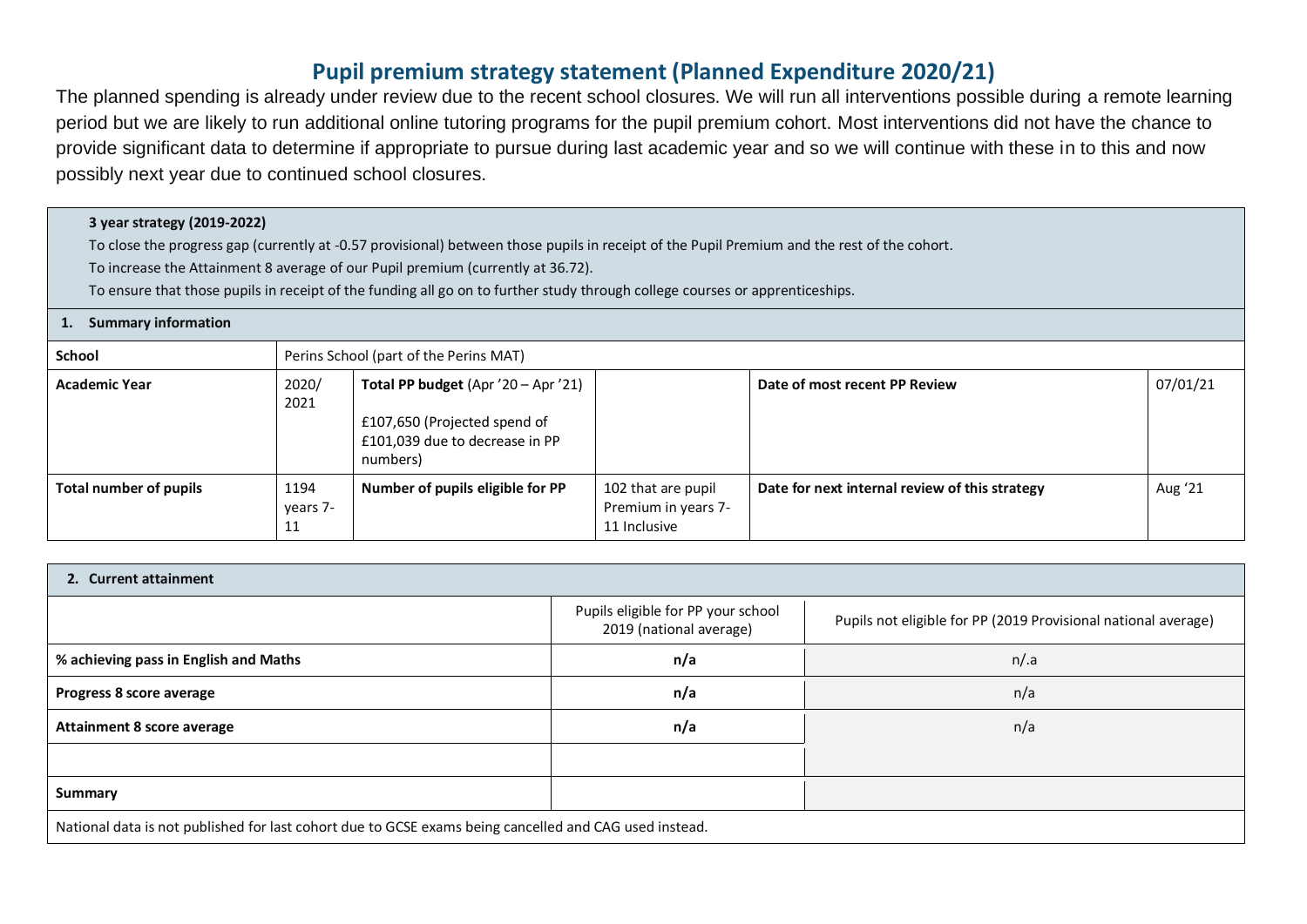CAG results from last year (2020) show P8 of -0.05 with the Pupil premium at a comparable 0.27/. This demonstrates a smaller gap than previous years. Internal tracking for this year's cohort is positive 0.18 and the pupil premium is showing at 0.19 (TP1) which appears to demonstrate a complete closing of the gap. Reservations remain due to the nature of the data but it is a positive picture on the whole.

| 3. Barriers to future attainment (for pupils eligible for PP) |                                                                                                                                                                                                                                                                                                                                                                                                                                                                                           |                                                                                                                                                                                                                                                                                                                                                                                                                                                                                                                                                   |  |  |  |  |
|---------------------------------------------------------------|-------------------------------------------------------------------------------------------------------------------------------------------------------------------------------------------------------------------------------------------------------------------------------------------------------------------------------------------------------------------------------------------------------------------------------------------------------------------------------------------|---------------------------------------------------------------------------------------------------------------------------------------------------------------------------------------------------------------------------------------------------------------------------------------------------------------------------------------------------------------------------------------------------------------------------------------------------------------------------------------------------------------------------------------------------|--|--|--|--|
|                                                               | <b>In-school barriers</b>                                                                                                                                                                                                                                                                                                                                                                                                                                                                 |                                                                                                                                                                                                                                                                                                                                                                                                                                                                                                                                                   |  |  |  |  |
| Α.                                                            | Higher levels of challenge for all students including PP students.                                                                                                                                                                                                                                                                                                                                                                                                                        |                                                                                                                                                                                                                                                                                                                                                                                                                                                                                                                                                   |  |  |  |  |
| В.                                                            | Consistently good teaching and learning to promote the progress of PP students.                                                                                                                                                                                                                                                                                                                                                                                                           |                                                                                                                                                                                                                                                                                                                                                                                                                                                                                                                                                   |  |  |  |  |
| <b>External barriers</b>                                      |                                                                                                                                                                                                                                                                                                                                                                                                                                                                                           |                                                                                                                                                                                                                                                                                                                                                                                                                                                                                                                                                   |  |  |  |  |
| C.                                                            | Persistent absenteeism for certain PP students<br>Student and parental attitudes towards education<br>Poor parental engagement with some families in the community.<br>Some disadvantaged students do not have the space, correct environment or attitude to work at home. This is significant this year due to school closures as a result of Covid19.<br>Increase in poor mental health exacerbated by the national lockdowns and individual circumstances as a result of the pandemic. |                                                                                                                                                                                                                                                                                                                                                                                                                                                                                                                                                   |  |  |  |  |
|                                                               | 4. Areas of Focus for following period (2019-20) (desired outcomes and how they will be measured)                                                                                                                                                                                                                                                                                                                                                                                         | Success criteria                                                                                                                                                                                                                                                                                                                                                                                                                                                                                                                                  |  |  |  |  |
| Α.                                                            | Improve the progress of disadvantaged students through high quality teaching and learning and timely pastoral<br>interventions, with an added focus on remote learning and support.                                                                                                                                                                                                                                                                                                       | The quality assurance of lessons involving<br>disadvantaged students will show at least a good<br>standard of teaching and learning with no inadequate<br>teaching. Higher expectations and aspirations of<br>disadvantaged students will result in progress<br>throughout the year.                                                                                                                                                                                                                                                              |  |  |  |  |
| В.                                                            | Effectively use data tracking points based on high quality assessment to identify disadvantaged students for<br>interventions                                                                                                                                                                                                                                                                                                                                                             | Effective data analysis based on accurate assessments<br>will result in interventions being allocated to those<br>disadvantaged students that need it the most.<br>Intervention sessions will be quality assured and<br>progress tracked (through progress group AHM). This<br>will result in the progress of disadvantaged students.<br>Behaviour and attendance data will also be tracked<br>(Pastoral) to ensure interventions are put in place so<br>students are not missing the high quality teaching and<br>learning happening in lessons. |  |  |  |  |
| C.                                                            | Improve engagement with disadvantaged pupils and parents in the community.                                                                                                                                                                                                                                                                                                                                                                                                                | Employment of pupil premium coordinator and<br>progress managers will help with:<br>Greater contact with disadvantaged student's parents<br>through phone calls, academic mentoring, parental                                                                                                                                                                                                                                                                                                                                                     |  |  |  |  |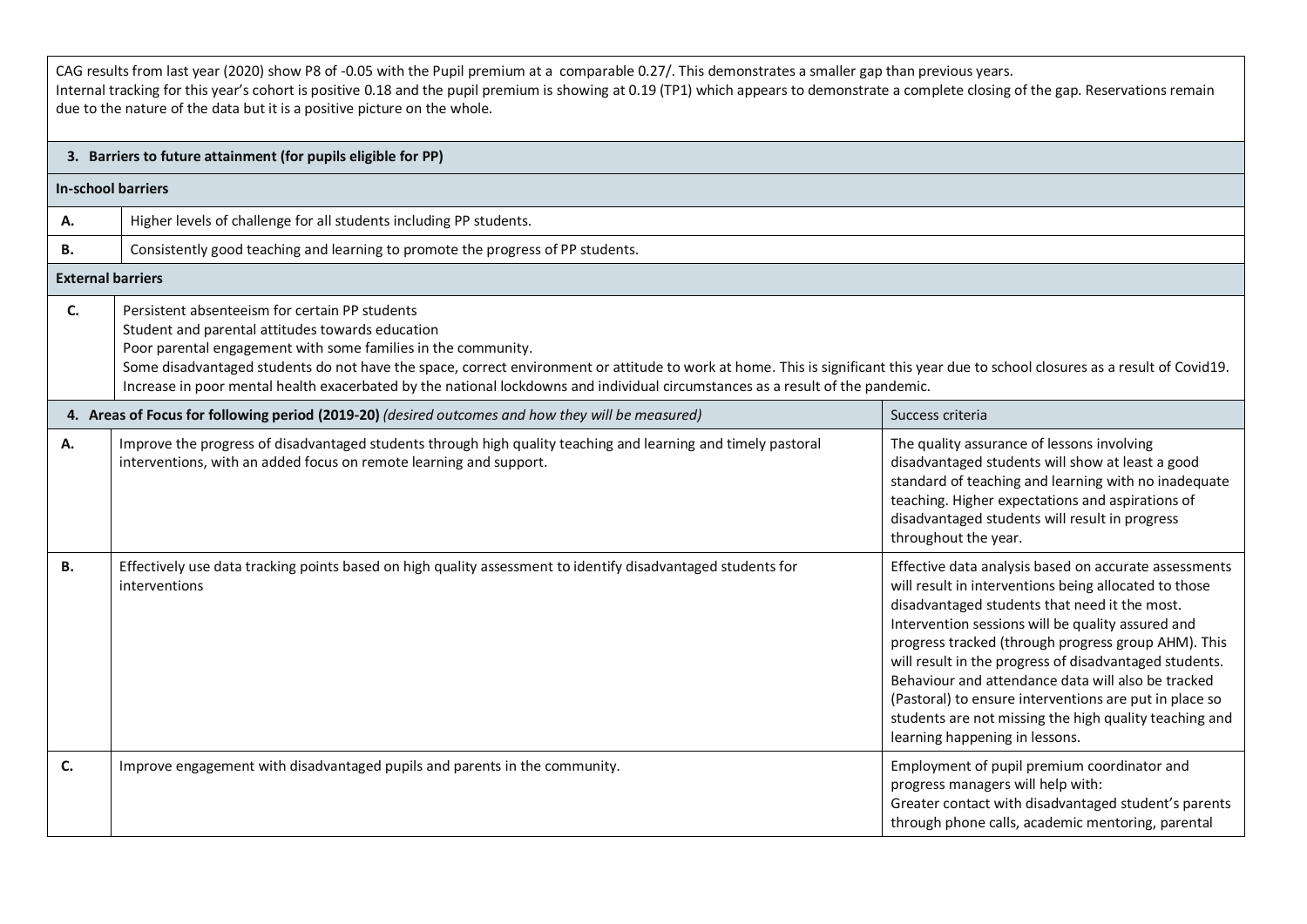|    |                                                                                                                                                                           | support evenings and attendance to parents' evening<br>will result in improved progress, attendance and<br>behaviour for disadvantaged students.                                                      |
|----|---------------------------------------------------------------------------------------------------------------------------------------------------------------------------|-------------------------------------------------------------------------------------------------------------------------------------------------------------------------------------------------------|
| D. | Ensure all PP students have a wide range of extra-curricular activities and curriculum focused trips available to them to<br>support progress and enrich their education. | Curriculum 'field trips' and enrichment activities will<br>result in better student wellbeing as well as success<br>out of the classroom (such as sporting success and<br>creative arts involvement). |

The table below shows a detailed plan of how we at Perins School intend to spend the pupil premium budget and the rationale behind the expenditure. It also details how we at the academy intend to monitor the strategies and which member of staff will be held to account. Finally, the last column outlines the expected impact of the spend

| <b>Planned expenditure</b>                                                                          |                                                                                                                                                                                                                        |                                                                                                                                                                                                                                            |                                                                                                                                   |                   |                       |                                                                                     |
|-----------------------------------------------------------------------------------------------------|------------------------------------------------------------------------------------------------------------------------------------------------------------------------------------------------------------------------|--------------------------------------------------------------------------------------------------------------------------------------------------------------------------------------------------------------------------------------------|-----------------------------------------------------------------------------------------------------------------------------------|-------------------|-----------------------|-------------------------------------------------------------------------------------|
| Academic year                                                                                       | 2020/2021                                                                                                                                                                                                              |                                                                                                                                                                                                                                            |                                                                                                                                   |                   |                       |                                                                                     |
| strategies.                                                                                         |                                                                                                                                                                                                                        | The four headings below enable schools to demonstrate how they are using the Pupil Premium to improve classroom pedagogy, provide targeted support and support whole school                                                                |                                                                                                                                   |                   |                       |                                                                                     |
| А.                                                                                                  |                                                                                                                                                                                                                        | Improve the progress of disadvantaged students through high quality teaching and learning.                                                                                                                                                 |                                                                                                                                   |                   |                       |                                                                                     |
| <b>Desired outcome</b>                                                                              | Chosen action /<br>approach                                                                                                                                                                                            | What is the evidence and<br>rationale for this choice?                                                                                                                                                                                     | How will you ensure it is<br>implemented well?                                                                                    | <b>Staff lead</b> | <b>Predicted cost</b> | <b>Expected impact</b>                                                              |
| Improve the progress of<br>disadvantaged students<br>through high quality<br>teaching and learning. | Easter revision<br>sessions for yr11<br>students run by all<br>departments. Staffing<br>costs and resources<br>Looking at possible<br>summer school<br>interventions if Easter<br>camp cannot take<br>place due to the | <b>Engagement over the last</b><br>3 years has been good<br>with over 80% of pupils<br>accessing sessions.<br><b>Guided revision from</b><br>experienced members of<br>staff will be at least as<br>good as anything done<br>independently | TLs to organise sessions<br>and staffing for their<br>department sessions.<br>Individual invitations sent<br>to the Pupil Premium | NEV/BIL           | £5200                 | <b>Higher levels of revision</b><br>and hence<br>progress/attainment of<br>year 11. |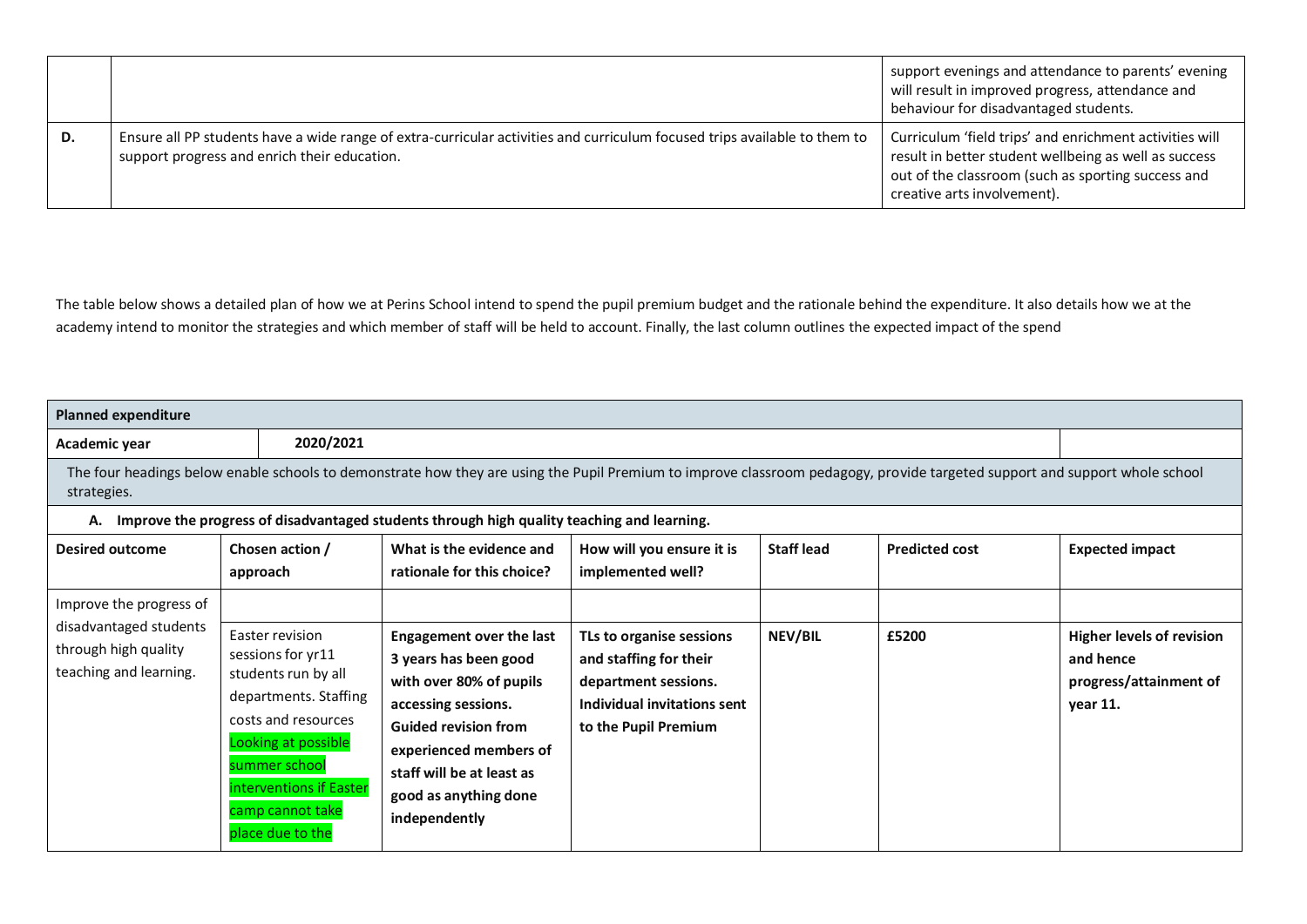| pandemic.                                                                                                                                     |                                                                                                                                                                          |                                                                                                                                          |                 |                                                                             |                                                                                                                                 |
|-----------------------------------------------------------------------------------------------------------------------------------------------|--------------------------------------------------------------------------------------------------------------------------------------------------------------------------|------------------------------------------------------------------------------------------------------------------------------------------|-----------------|-----------------------------------------------------------------------------|---------------------------------------------------------------------------------------------------------------------------------|
| Courses of 1:1/ small<br>group tuition in<br>Science; English;<br><b>Maths and Humanities</b><br>in KS3 & 4                                   | <b>Targeted interventions as</b><br>an individual or in a small<br>group will enable<br>personalised<br>learning/revision to take<br>place with greater teacher<br>input | <b>Tracking of small</b><br>groups/individuals.<br>Reporting from tutors.<br>Pupils chosen using in-<br>depth data analysis              | NEV, GRF, BAR   | £8400<br>(8 sessions per week for<br>30 weeks at £35ph)                     | Increase in progress and<br>attainment of targeted<br>groups                                                                    |
| Software package.<br>(Dyslexia<br>Portfolio)                                                                                                  | Detailed analysis of pupil<br>dyslexia portfolio can help<br>with interventions and<br>supporting pupils through<br><b>QFT and informing pupil</b><br>passports          | <b>Proactive and reactive</b><br>trawls ensuring all<br>teachers/support staff<br>involved with supporting<br>pupils are fully informed. | TAN, FAI, CRA   | £1000<br>(Annual license)                                                   | <b>Better informed staff</b><br>(and parents) helping<br>pupils to make expected<br>(or better) progress<br>across all subjects |
| Supporting students'<br>independent<br>study habits through<br>the provision of<br>study resources<br>(revision guides,<br>work & text books) | <b>Exam-board specific</b><br>resources will support<br>pupils in the best way<br>possible when it comes to<br>exam preparation.                                         | Work with Teamleaders to<br>ensure they can pursue<br>materials for the Pupil<br>premium if they are<br>lacking                          | WES, DIC        | £1120<br>(£17.50 for each KS4)<br>pupil in receipt of<br>funding)           | <b>Better preparation and</b><br>hence greater<br>progress/attainment.                                                          |
| Raising independent<br>learning aspirations-<br>Homework club every<br>day (KS3 lunchtime)<br>(KS4 afterschool 2<br>sessions weekly)          | Disengagement of<br>disadvantaged pupils is<br>proportionally higher than<br>their Peers. Supported<br>homework sessions can<br>assist with addressing<br>this.          | Work alongside tutors and<br>parents to signpost<br>specific pupils who would<br>benefit from this<br>intervention                       | <b>FAI, TAN</b> | £7644<br>(@ £28ph)                                                          | Increase in engagement<br>with independent<br>learning and hence<br>greater<br>progress/attainment                              |
| Software to support<br>the<br>development of<br>reading and<br>spelling ages of                                                               | <b>Disadvantaged pupils</b><br>have lower reading levels<br>than their peers nationally                                                                                  | Librarian will be given task<br>to implement and time<br>given in tutor periods to<br>engage all pupils                                  | <b>CHA</b>      | £1370<br>(£200 license plus 1 hr<br>per week of librarian<br>time at £28ph) | Increase in reading<br>levels/ages                                                                                              |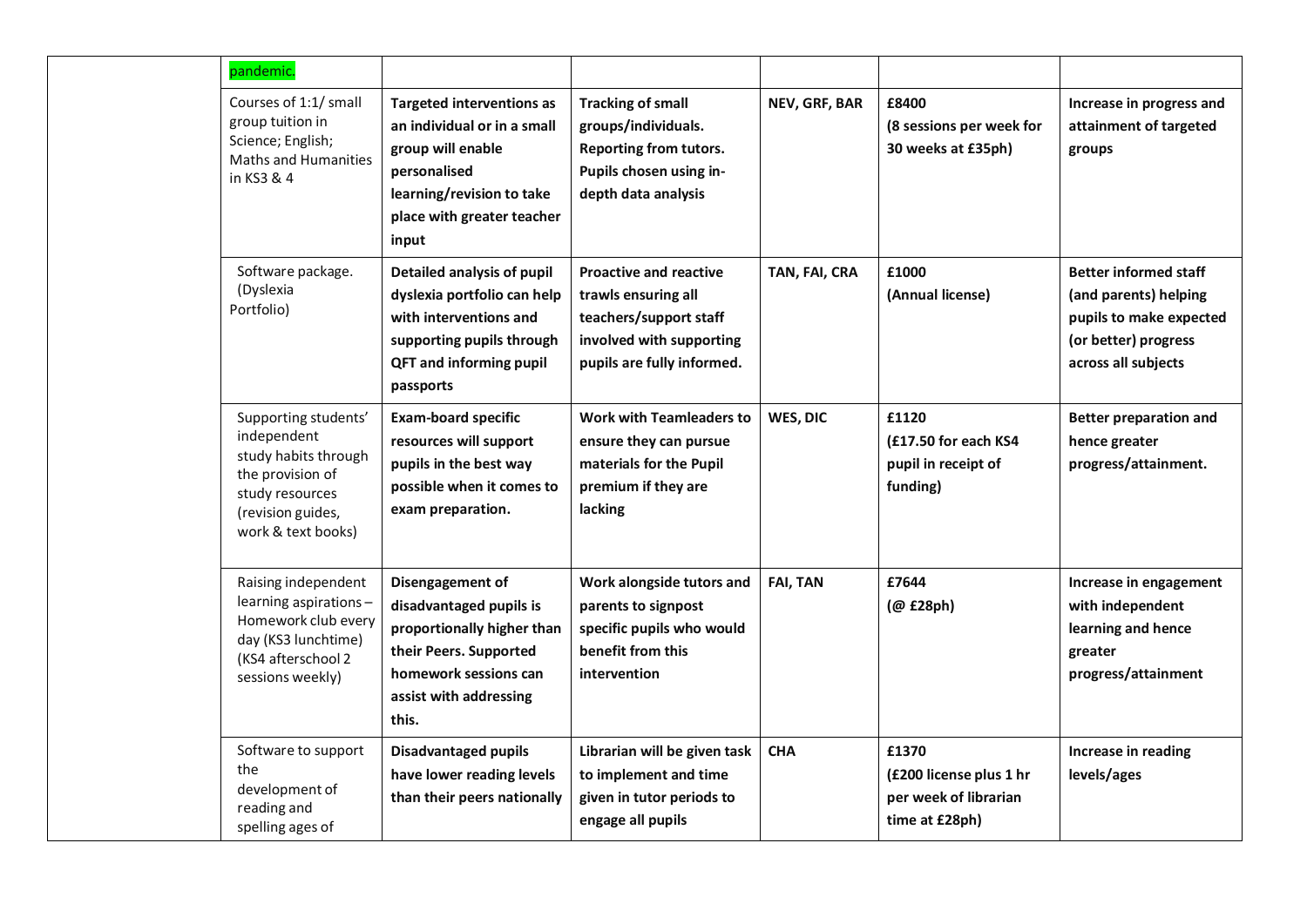|                                                                                                                                           | targeted students<br>(Accelerated<br>Reader resources,<br>Spellzone)                                                          |                                                                                                                                                                          |                                                                                                              |                             |                                                               |                                                                                                                             |
|-------------------------------------------------------------------------------------------------------------------------------------------|-------------------------------------------------------------------------------------------------------------------------------|--------------------------------------------------------------------------------------------------------------------------------------------------------------------------|--------------------------------------------------------------------------------------------------------------|-----------------------------|---------------------------------------------------------------|-----------------------------------------------------------------------------------------------------------------------------|
|                                                                                                                                           | Increase mental<br>health support by<br>training additional<br>staff to be MHFA<br>(Mental health first<br>aiders)            | PHE publication on the<br>link between pupil health<br>and well-being and<br>attainment.                                                                                 | <b>Weekly welfare meetings</b><br>with PP a specific rolling<br>agenda point                                 | <b>WES/CAL</b>              | £1800<br>6 staff @ £300 per<br>delegate                       | <b>Earlier assessment and</b><br>intervention will prevent<br>significant increase in<br>MH issues that impact<br>progress. |
|                                                                                                                                           |                                                                                                                               |                                                                                                                                                                          |                                                                                                              | <b>Total budgeted cost</b>  | £26,534                                                       |                                                                                                                             |
|                                                                                                                                           |                                                                                                                               | B. Effectively use data tracking points based on high quality assessment to identify disadvantaged students for interventions and implementation of those interventions  |                                                                                                              |                             |                                                               |                                                                                                                             |
| <b>Desired outcome</b>                                                                                                                    | Chosen action /<br>approach                                                                                                   | What is the evidence and<br>rationale for this choice?                                                                                                                   | How will you ensure it is<br>implemented well?                                                               | <b>Staff lead</b>           | <b>Predicted cost</b>                                         | <b>Expected impact</b>                                                                                                      |
| Effectively use data<br>tracking points based on<br>high quality assessment<br>to identify<br>disadvantaged students<br>for interventions | To continue raising<br>teaching staff<br>confidence levels in<br>using tracking<br>systems for<br>monitoring key<br>students. | Early/timely interventions<br>are key in addressing<br>attainment/progress.<br>Data literate staff will lead<br>to early interventions                                   | <b>Training for all staff</b><br>relevant to their role.<br>Regular data trawls.                             | <b>NEV/Progress</b><br>team | £3300<br>(9% of total cost)                                   | Early identification,<br>parental communication<br>and pupil intervention<br>where necessary                                |
|                                                                                                                                           | <b>Additional staffing</b><br>required for 1:1<br>intervention work in<br>KS3 & yrs 10/11                                     | <b>Targeted interventions as</b><br>an individual or in a small<br>group will enable<br>personalised<br>learning/revision to take<br>place with greater teacher<br>input | <b>Timetabling monitored by</b><br>SLT line managers.<br>5 <sup>th</sup> class built in to yr11<br>timetable | <b>BAR, GRF</b>             | £11250<br>(25 lessons per fortnight<br>for 30 weeks at £30ph) | Greater<br>progress/attainment                                                                                              |
|                                                                                                                                           | Progress TLR to be<br>agreed going<br>forward (current<br>holder is moving to                                                 | <b>Engagement of</b><br>disadvantaged families is<br>proportionally lower than<br>non-disadvantaged. Go-to                                                               | Line management and<br>performance<br>management. Time and<br>resources provided.                            | WES, WAN?                   | <b>£TBC</b> (assumed £2,500)                                  | Increase in engagement<br>of disadvantaged<br>families, greater progress<br>of disadvantaged pupils                         |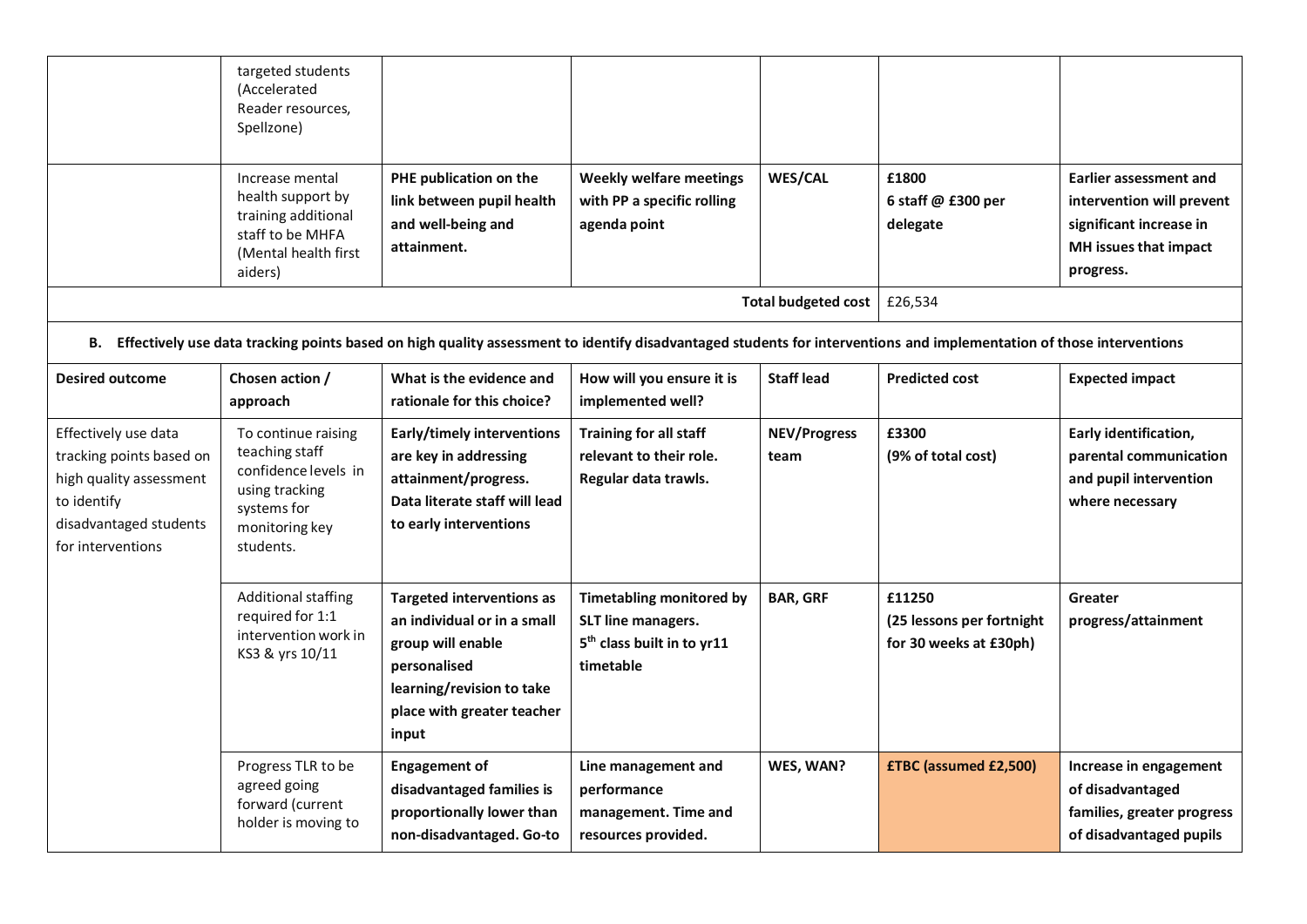|                            | subject leadership)                                                                                                       | member of staff who will<br>coordinate will ensure all<br>families have best chance<br>to engage with their<br>child's learning                                                                                                               |                                                                                                                                                                      |                       |                                                                                                            | and well informed staff<br>of individual needs.                                                                   |
|----------------------------|---------------------------------------------------------------------------------------------------------------------------|-----------------------------------------------------------------------------------------------------------------------------------------------------------------------------------------------------------------------------------------------|----------------------------------------------------------------------------------------------------------------------------------------------------------------------|-----------------------|------------------------------------------------------------------------------------------------------------|-------------------------------------------------------------------------------------------------------------------|
|                            | 1:1 Twilight session<br>for disaffected<br>students in KS4<br>(including staffing<br>and resources)(15<br>weeks x 3 hour) | <b>Engagement of</b><br>disadvantaged families is<br>proportionally lower than<br>non-disadvantaged. Go-to<br>member of staff who will<br>coordinate will ensure all<br>families have best chance<br>to engage with their<br>child's learning | <b>Regular reporting on</b><br>individuals.<br><b>Personalised timetables</b><br>produced to ensure best<br>chances of success                                       | <b>WES</b>            | £1575<br>(Hourly rate of £35)                                                                              | Re-engagement of<br>individuals resulting in<br>greater<br>progress/attainment<br>from poor starting<br>positions |
|                            | Online tutoring<br>program focussed on<br>Y9 and core subjects                                                            | <b>Targeted interventions as</b><br>an individual or in a small<br>group will enable<br>personalised<br>learning/revision to take<br>place with greater teacher<br>input                                                                      | <b>Continuous engagement</b><br>with families and<br>individuals.<br>Liaise with subject leaders<br>to ensure that content<br>covered is optimising the<br>provision | WES, BAR, GRF,<br>RAI | £13,800 (this will allow<br>for 20 students covering<br>3 subjects for 10 sessions<br>at £23 per session.) | Increase in<br>attainment/progress of<br>targeted pupils in year 10<br>going 11                                   |
|                            | Software packages to<br>inform, track and<br>evaluate interventions<br>(SNAP-B and Provision<br>map)                      | Allows for increased<br>evaluation of individual<br>performance and<br>intervention                                                                                                                                                           | Professional objectives for<br>overseeing staff                                                                                                                      | PEA/WES               | £1900                                                                                                      | <b>Quicker and more</b><br>informative analysis of<br>individual spending and<br>progress                         |
|                            |                                                                                                                           |                                                                                                                                                                                                                                               |                                                                                                                                                                      |                       |                                                                                                            |                                                                                                                   |
| <b>Total budgeted cost</b> |                                                                                                                           |                                                                                                                                                                                                                                               |                                                                                                                                                                      |                       | £34,325                                                                                                    |                                                                                                                   |
|                            |                                                                                                                           | C. Improve engagement with disadvantaged pupils and parents in the community.                                                                                                                                                                 |                                                                                                                                                                      |                       |                                                                                                            |                                                                                                                   |
| Desired outcome            | Chosen action /<br>approach                                                                                               | What is the evidence and<br>rationale for this choice?                                                                                                                                                                                        | How will you ensure it is<br>implemented well?                                                                                                                       | <b>Staff lead</b>     | <b>Predicted cost</b>                                                                                      | <b>Expected impact</b>                                                                                            |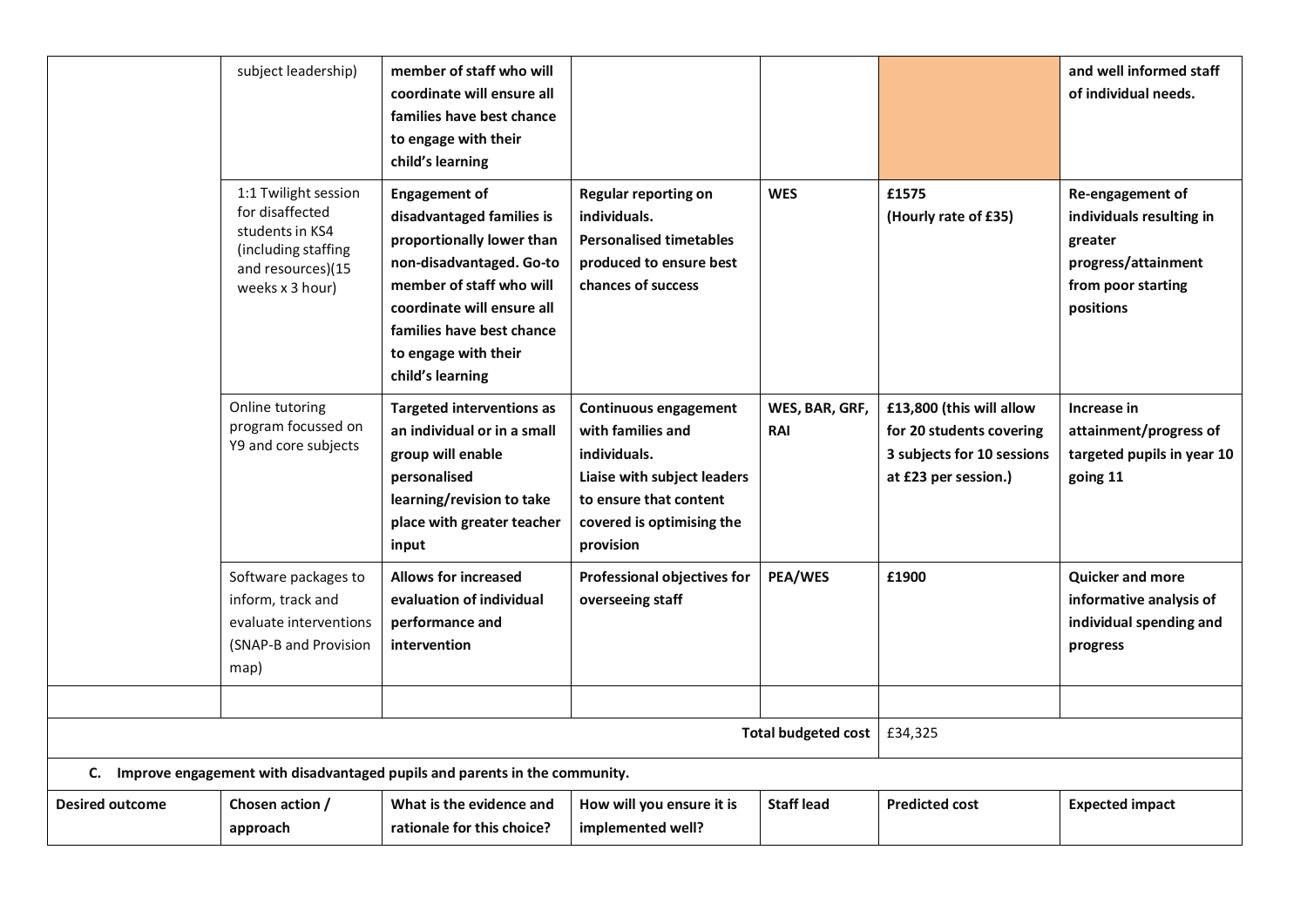| Improve engagement<br>with disadvantaged<br>parents in the<br>community. | Supporting families in<br>accessing our<br>notebook provision.<br>Families at Perins are<br>invited to take part in<br>our lease scheme<br>which allows each<br>student have their<br>own laptop. | <b>Personalised learning</b><br>opportunities through use<br>of notebook and allowing<br>pupils to access resources<br>at their will. | <b>Ensure that IT services</b><br>team have all PP listed<br>with a device.                         | <b>C.Cleaver</b> | £11,240<br>(50% contribution<br>towards all Pupil<br>Premium budgeted for) | <b>Access to all resources</b><br>(internal and external)<br>and best position<br>possible to engage fully<br>with lessons and<br>independent learning |
|--------------------------------------------------------------------------|---------------------------------------------------------------------------------------------------------------------------------------------------------------------------------------------------|---------------------------------------------------------------------------------------------------------------------------------------|-----------------------------------------------------------------------------------------------------|------------------|----------------------------------------------------------------------------|--------------------------------------------------------------------------------------------------------------------------------------------------------|
|                                                                          | GM for supporting<br>students with<br>social and emotional<br>issues. Appropriate<br>training and time set<br>aside to provide<br>support.                                                        | Pastoral/emotional<br>support for pupils to allow<br>them to be in best state of<br>mind to learn and<br>progress                     | Performance<br>management of GM and<br>regular team meetings                                        | <b>CAL</b>       | £13060<br>(4 hours of support per<br>pupil over the course of<br>the year) | Improvement in<br>attendance, behaviour<br>and progress                                                                                                |
|                                                                          | Uniform & other<br>clothing required for<br>school activities                                                                                                                                     | Pupils that feel a part of<br>an organisation/<br>community are more<br>likely to engage well and<br>make progress                    | Budget for the year,<br>Respond to requests for<br>support in a timely and<br>fair fashion          | <b>WES</b>       | £1530<br>(£15 per pupil budgeted<br>for)                                   | Pupils feeling a part of a<br>group/school will<br>improve engagement<br>and hence<br>progress/attainment.                                             |
|                                                                          | Software and<br>communication<br>package to help<br>engage parents wit7h<br>student achievement<br>and behaviour<br>(Classcharts)                                                                 | <b>Engaging parents in a</b><br>child's education is key to<br>young person's<br>aspirations being lifted                             | Parent focus groups to<br>feedback on regular<br>intervals with regards to<br>effectiveness and use | <b>WES</b>       | £5250                                                                      | <b>Greater engagement</b><br>from parents/carers.<br><b>Supportive measures</b><br>being instilled at home<br>regarding educations                     |
|                                                                          |                                                                                                                                                                                                   | Total budgeted cost                                                                                                                   | £31,080                                                                                             |                  |                                                                            |                                                                                                                                                        |

**D, Ensure all PP students have a wide range of extra-curricular activities available to them to support progress and enrich their education. Ensure all PP students receive a tuition on metacognitive strategies enabling them to grow in to self-regulated learners.**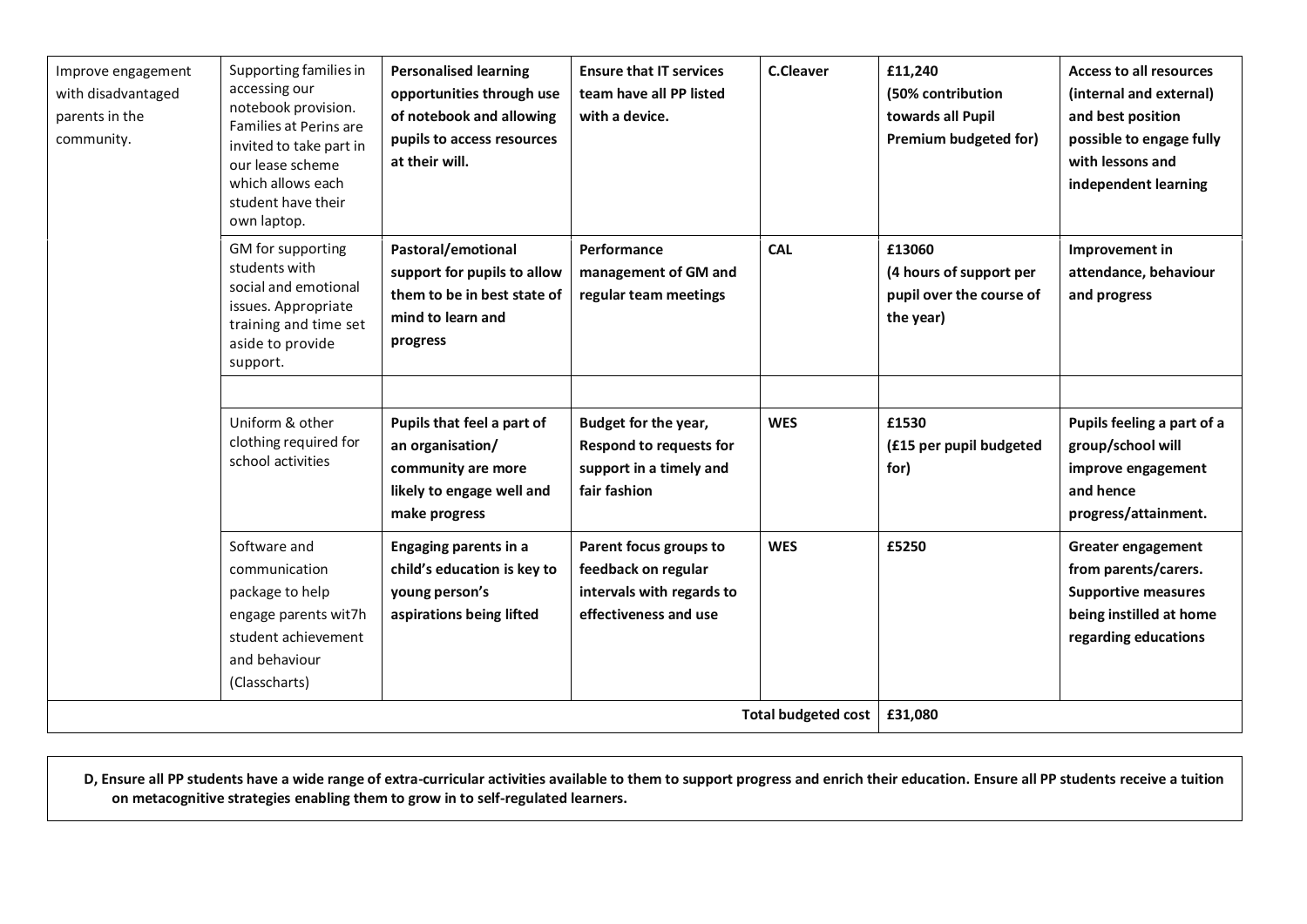| <b>Desired outcome</b>                                                                                                                                      | Chosen action /<br>approach                                         | What is the evidence and<br>rationale for this choice?                                                                                                | How will you ensure it is<br>implemented well?                                          | <b>Staff lead</b> | <b>Predicted cost</b>                                              | <b>Expected impact</b>                                                                                                                                           |
|-------------------------------------------------------------------------------------------------------------------------------------------------------------|---------------------------------------------------------------------|-------------------------------------------------------------------------------------------------------------------------------------------------------|-----------------------------------------------------------------------------------------|-------------------|--------------------------------------------------------------------|------------------------------------------------------------------------------------------------------------------------------------------------------------------|
| Ensure all PP students<br>have a wide range of<br>extra-curricular<br>activities available to<br>them to support<br>progress and enrich<br>their education. | Duke Of Edinburgh                                                   | <b>Sutton Trust and EEF</b><br>report that disadvantaged<br>pupils will benefit more<br>from additional spending<br>on extra-curricular<br>activities | <b>Respond to requests for</b><br>support in a timely<br>fashion                        | <b>BLA</b>        | N/A                                                                | <b>Disadvantaged pupils</b><br>enrolling, engaging and<br>completing The Duke of<br><b>Edinburgh award</b>                                                       |
|                                                                                                                                                             | Increase hours for<br>CEAIG, directly<br>targeted at PP<br>students | Disadvantaged pupils are<br>more likely to leave full<br>time education before<br>non-disadvantaged pupils                                            | Line management of<br>Careers advisor.                                                  | <b>CRA</b>        | £2400<br>(40 Pupils in Yrs 10 & 11,<br>2 sessions each at £30ph)   | All disadvantaged pupils<br>moving on to further<br>education and/or<br>apprenticeships                                                                          |
|                                                                                                                                                             | 'Leader in Me'<br>programme                                         | <b>EFF reports that</b><br>metacognition and self-<br>regulation are one of the<br>most influential strategies<br>in 'closing the gap'.               | <b>Staff CPD for the 'leader in</b><br>me' programme                                    | <b>CRA</b>        | £2500                                                              | Staff using the language<br>and strategies at all<br>times in their teaching<br>and pastoral care of all<br>students.                                            |
|                                                                                                                                                             | KS3 'enrichment'<br>programme                                       | <b>EFF reports that</b><br>metacognition and self-<br>regulation are one of the<br>most influential strategies<br>in 'closing the gap'.               | <b>Observation and analysis</b><br>of various strands<br>associated with the<br>program | <b>TL</b>         | £4200<br>(6 strands x 10 hrs<br>planning and prep for 16<br>staff) | <b>Broadening of curriculum</b><br>experience for KS3<br>pupils. New skills and<br>self-regulation<br>techniques experienced<br>and developed by all<br>learners |
|                                                                                                                                                             |                                                                     |                                                                                                                                                       |                                                                                         |                   |                                                                    |                                                                                                                                                                  |
|                                                                                                                                                             |                                                                     |                                                                                                                                                       |                                                                                         |                   |                                                                    |                                                                                                                                                                  |
|                                                                                                                                                             |                                                                     |                                                                                                                                                       | £9,100                                                                                  |                   |                                                                    |                                                                                                                                                                  |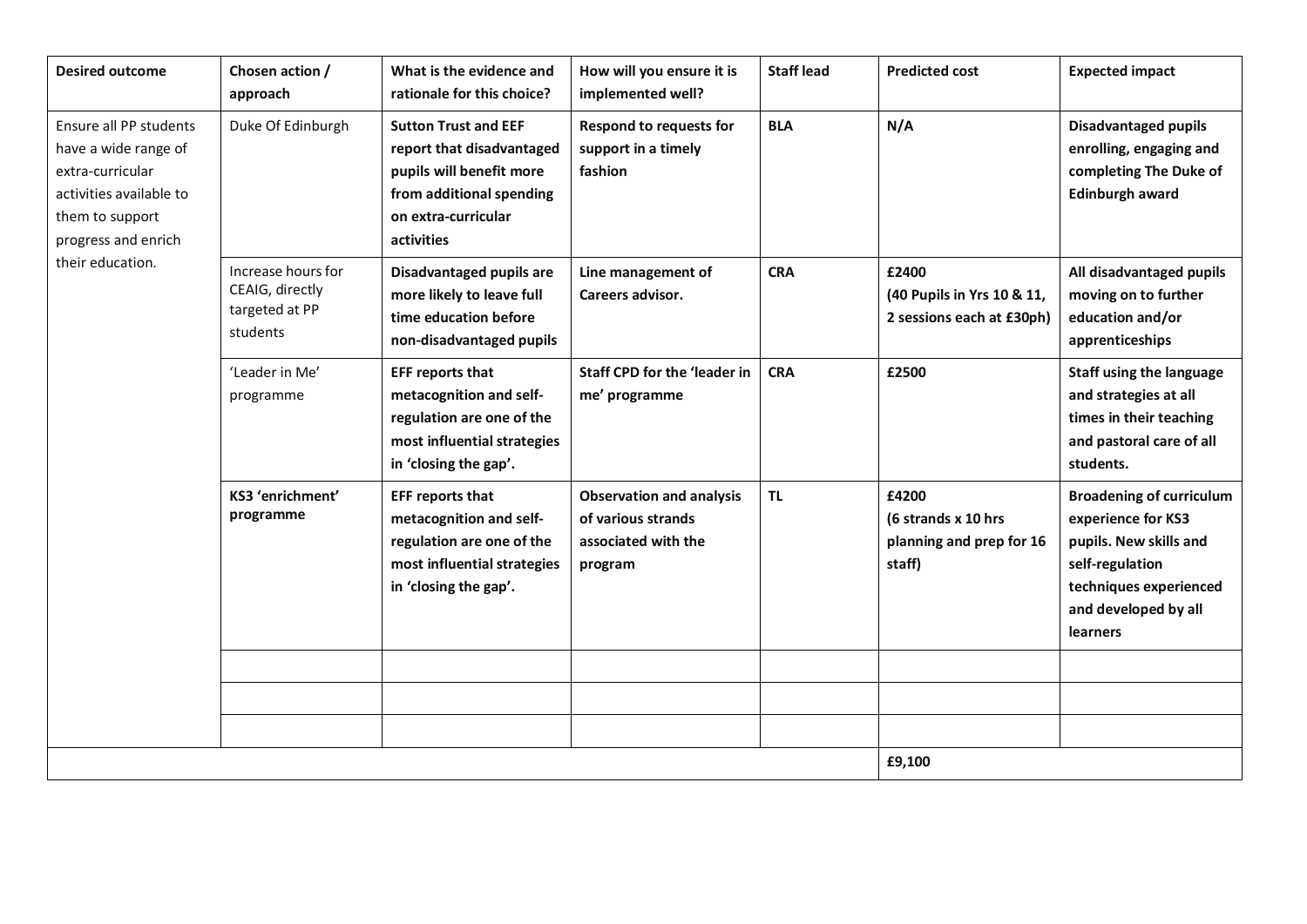|                               |                             | 5. Review of expenditure - All of the strategies above in the 4 different categories have been based on whether or not they were successful last year. During the review below I will<br>address any changes to the way we spend the pupil premium budget and explain why the changes have been made. I will also support any successful strategy with data from last year.<br>Any strategy that has been altered will be in bold any strategy that is remaining the same due to it promoting progress I will underline. |                                                                                                                                                   |  |  |  |
|-------------------------------|-----------------------------|--------------------------------------------------------------------------------------------------------------------------------------------------------------------------------------------------------------------------------------------------------------------------------------------------------------------------------------------------------------------------------------------------------------------------------------------------------------------------------------------------------------------------|---------------------------------------------------------------------------------------------------------------------------------------------------|--|--|--|
| <b>Previous Academic Year</b> | 2019 / 2020                 |                                                                                                                                                                                                                                                                                                                                                                                                                                                                                                                          |                                                                                                                                                   |  |  |  |
| i.                            |                             |                                                                                                                                                                                                                                                                                                                                                                                                                                                                                                                          |                                                                                                                                                   |  |  |  |
| <b>Desired outcome</b>        | Chosen action /<br>approach | Estimated impact: Did you meet the success criteria? Include impact on<br>pupils not eligible for PP, if appropriate.                                                                                                                                                                                                                                                                                                                                                                                                    | <b>Lessons learned</b><br>(and whether you will continue with this approach and<br>what changes you intend to make supporting this with<br>data). |  |  |  |
|                               |                             |                                                                                                                                                                                                                                                                                                                                                                                                                                                                                                                          |                                                                                                                                                   |  |  |  |
| ii.                           |                             |                                                                                                                                                                                                                                                                                                                                                                                                                                                                                                                          |                                                                                                                                                   |  |  |  |
| <b>Desired outcome</b>        | Chosen action /<br>approach | Estimated impact: Did you meet the success criteria? Include impact on<br>pupils not eligible for PP, if appropriate.                                                                                                                                                                                                                                                                                                                                                                                                    | <b>Lessons learned</b><br>(and whether you will continue with this approach)                                                                      |  |  |  |
|                               |                             |                                                                                                                                                                                                                                                                                                                                                                                                                                                                                                                          |                                                                                                                                                   |  |  |  |